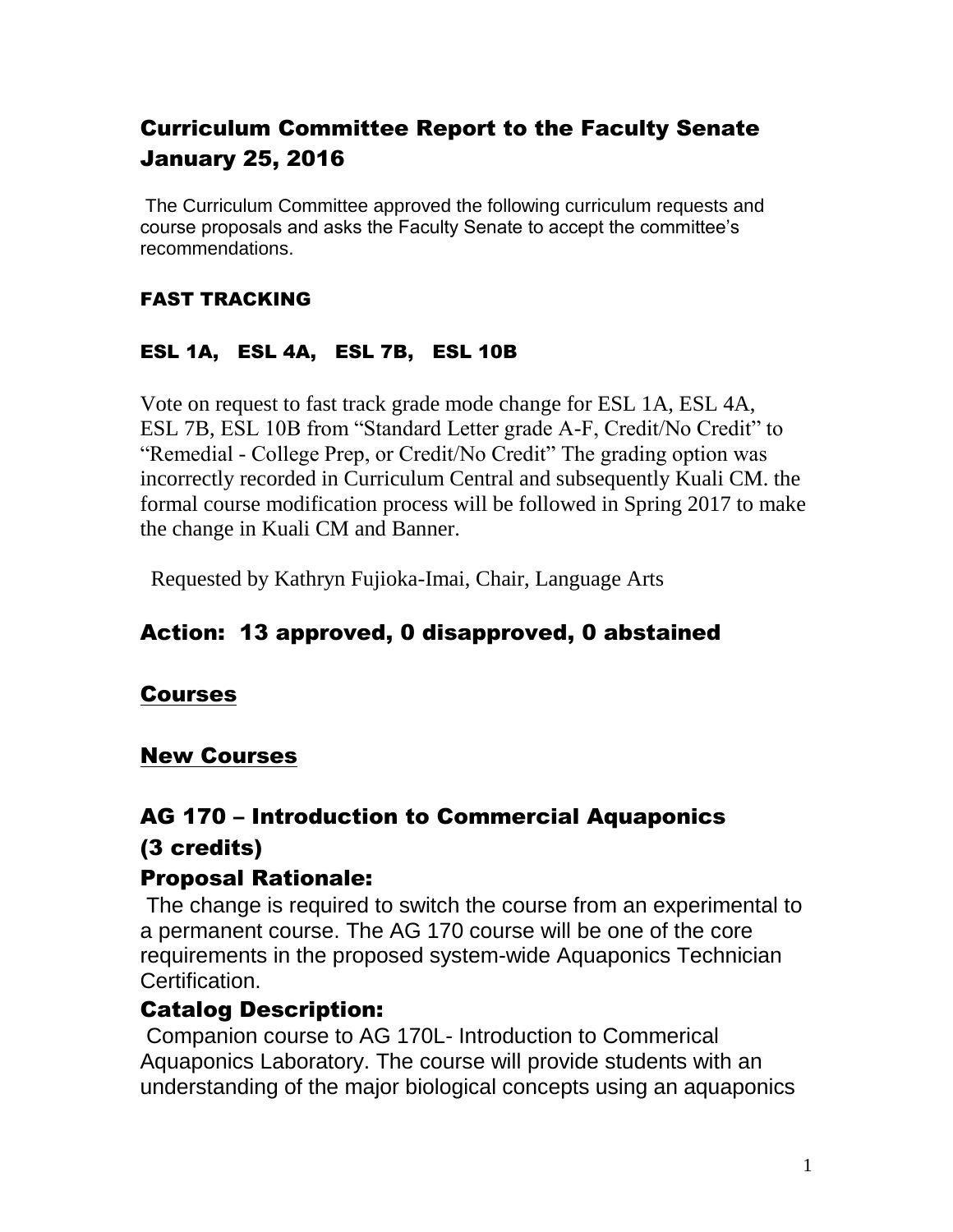system as a model ecosystem. Additionally, the course will provide an overview of standard operating procedures of large-scale aquaponics systems in relation to food safety and production. (formerly AG 197)

#### Prerequisites:

**None** 

#### Corequisite:

AG 170L-Introduction to Commercial Aquaponics laboratory

#### Learning Outcomes:

- 1) Use the vocabulary and concepts of biology to explain the basic function of an aquaponics system.
- 2) Employ the scientific process and apply a scientific framework to decision-making regarding issues of food production past, present, and future.
- 3) Demonstrate understanding of industry recognized standard operating procedures for a large-scale aquaponics system and the need for such procedures from a biological and production standpoint.

#### Action: 21 approved, 0 disapproved, 0 abstain

## AG 170L-Introduction to Commercial Aquaponics laboratory (1 Credit)

#### Proposal Rationale:

The change is required to switch the course from an experimental to a permanent course. The AG 170L course will be one of the core requirements in the proposed system-wide Aquaponics Technician Certification.

#### Catalog Description:

Companion course to AG 170 applied Aquaponics. The course will provide students with a hands-on application of the major biological concepts using an aquaponics system as a model ecosystem. Additionally, the course will follow standard operating procedures of large scale aquaponics systems in relation to food safety and production. (formerly AG 197L)

#### Prerequisites:

None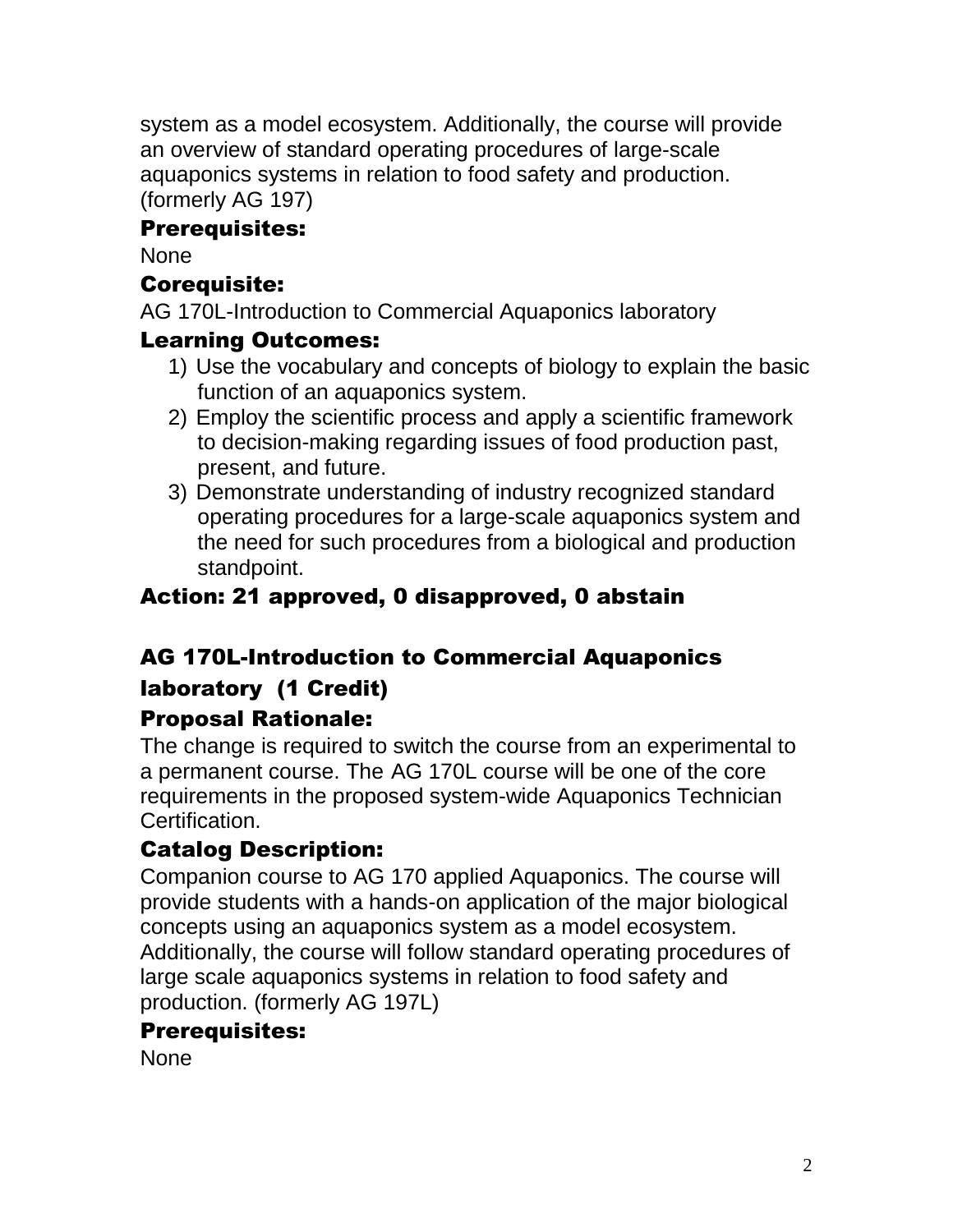## Corequisite:

AG 170-Introduction to Commercial Aquaponics

#### Learning Outcomes:

- 1) Apply the scientific method and research procedures to investigate questions related to biology.
- 2) Employ proper techniques and procedures for biological investigations such as: microscopy, dissection, water quality analysis, data collection and data analysis.
- 3) Research, evaluate and present scientific information as relevant to issues in biology and society.
- 4) Demonstrate industry recognized standard operating procedures of a commercial aquaculture/hydroponics/aquaponics facility.

## Action: 20 approved, 1 disapproved, 0 abstain

#### Course Modifications

# CHEM 151 – Elementary Survey of Chemistry (3 Credits) Proposal Rationale:

Modifying course prerequisite to reflect changes in Math course updates.

#### Catalog Description:

An introductory course to the fundamental theories and experimental methods of chemistry intended for students preparing for careers in medical technology, nursing, life sciences, and other technical fields. The basic language and quantitative relationships of chemistry are studied, as well as the theories of atomic structure, chemical bonding, structure-property relationships, and chemical reactions. Class meets for 3 hours of lecture per week.

#### Prerequisites:

MATH 82 with credit or C or higher, OR "C or higher in MATH 103" OR "C or higher in MATH 135" OR "Qualification for MATH 103, or MATH 135, or higher"

#### Recommended Preparation:

Concurrent Registration in CHEM 151L

#### Learning Outcomes:

1) Apply the concepts of unit conversion and dimensional analysis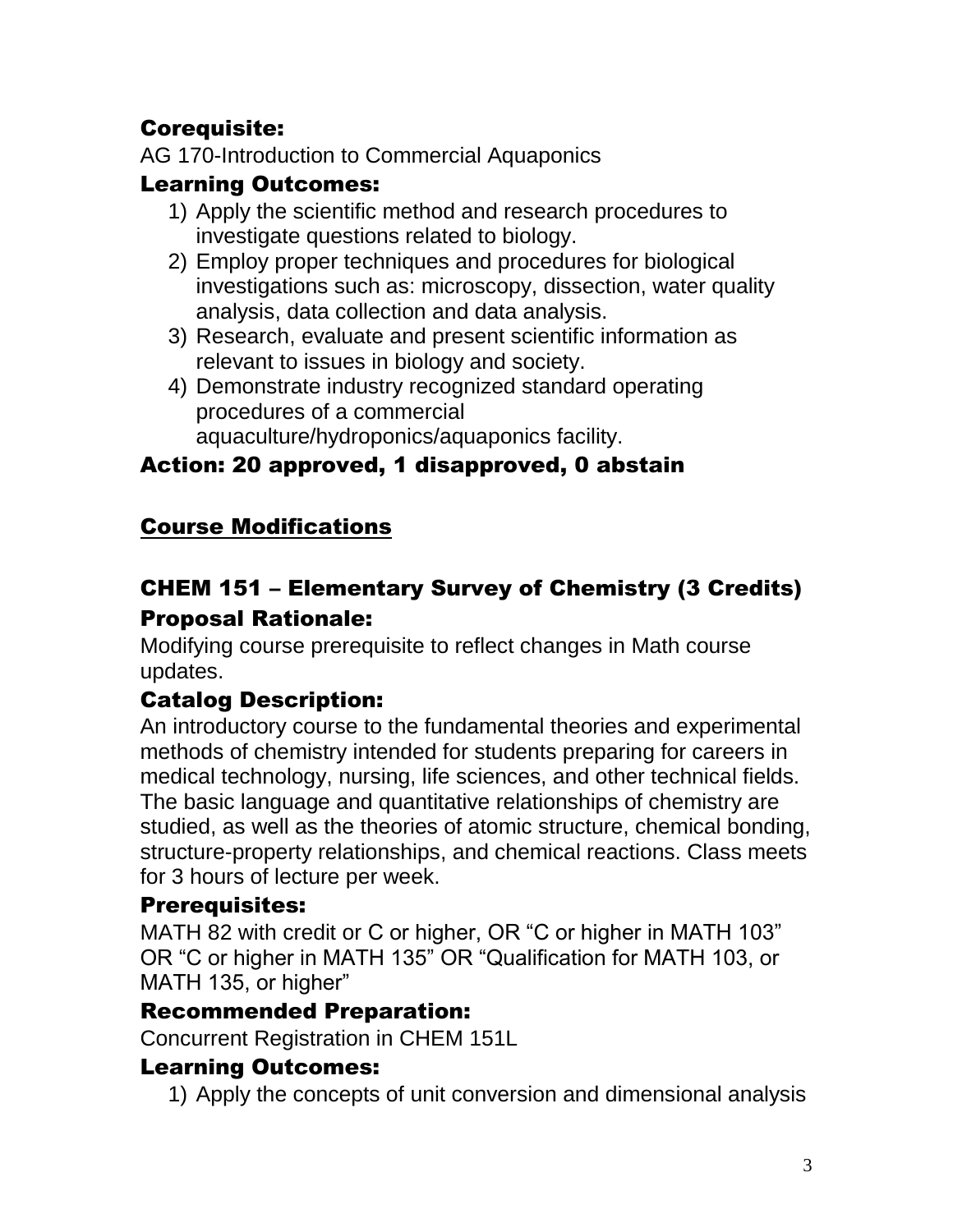towards the set-up and solution of problems involving different units of measurement.

- 2) Use the Periodic Table to properly assess the physical and chemical properties/trends of chemical elements and predict their behavior based on these trends.
- 3) Demonstrate the ability to write the chemical formulas and names of binary and polyatomic ionic compounds.
- 4) Write balanced chemical equations and interpret them quantitatively, predicting amounts of substances used and produced.
- 5) Apply the concepts of modern atomic theory in interpreting the arrangement of electrons within atoms and their corresponding positions on the Periodic Table.
- 6) Create appropriate models to illustrate the structure and shape of molecules along with an understanding of bonding theory.

#### Action: 19 approve, 0 disapprove, 0 abstain

## CHEM 161 – General Chemistry I (3 Credits)

#### Proposal Rationale:

Removing the CHEM 161L co-requisite to be consistent with the UH system.

#### Catalog Description:

Basic principles of inorganic chemistry. The first course of a twocourse sequence designed to meet the one-year requirement of general college chemistry. Concepts and topics include scientific measurement, chemical math, atomic structure and chemical bonding, the state of matter, and solution chemistry.

#### Prerequisites:

MATH 103 with a grade of C or better.

#### Corequisites:

CHEM 161L- General Chemistry I Lab

#### Learning Outcomes:

- 1) Apply the concepts of precision and accuracy toward stating the reliability of any measured value and in rounding the result of mathematical operations to the proper number of figures.
- 2) Given a problem statement, identify what is desired and what is given, select the appropriate mathematical or physical relationship required to solve the problem, and apply the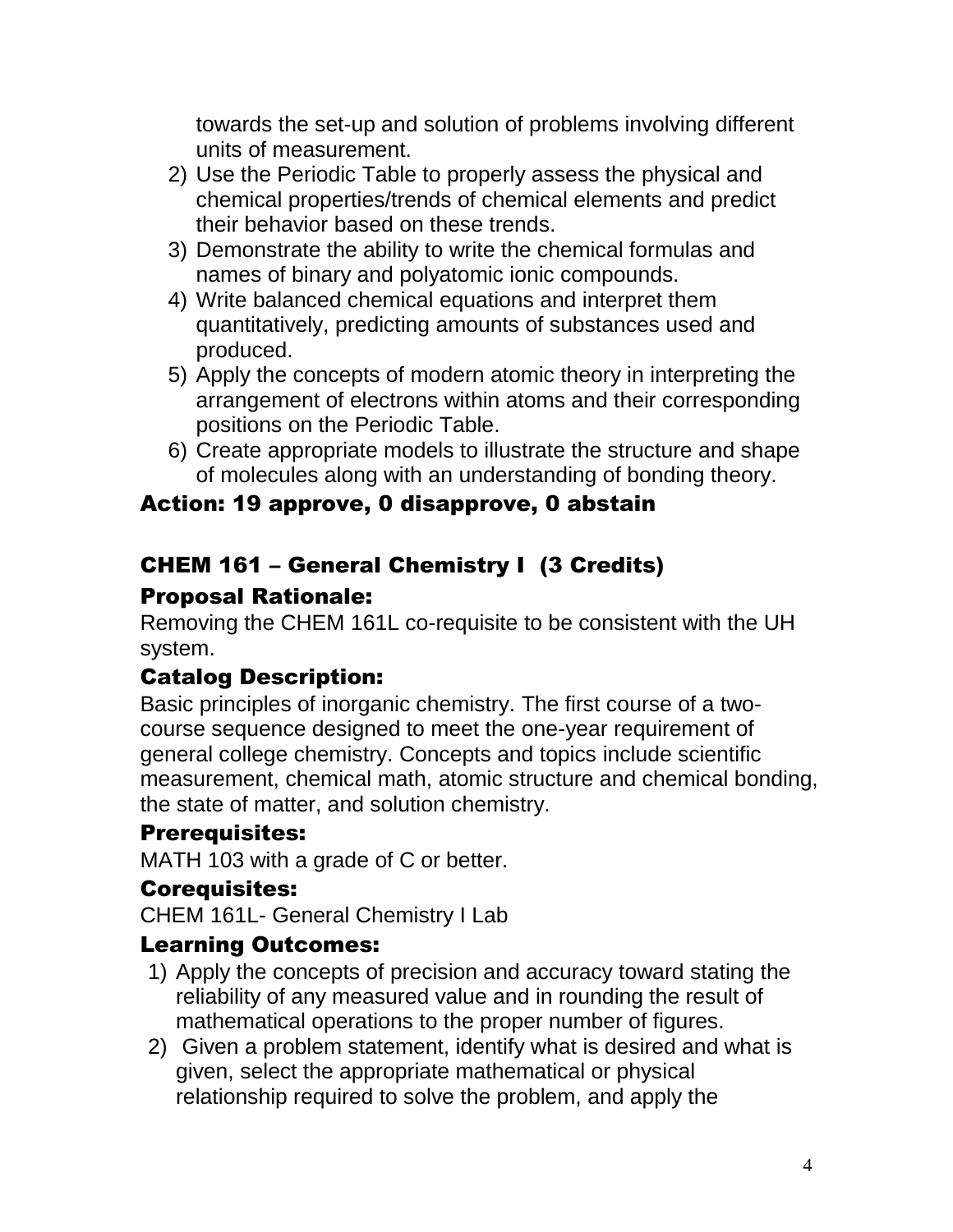dimensional approach towards solving it.

- 3) Classify and identify the various categories of matter on the basis of its physical and chemical properties and composition.
- 4) Apply the concepts of the modern atomic theory in interpreting the arrangement of electrons within atoms, the calculation of energy changes and the frequency or wavelength of light emitted or absorbed by atoms.
- 5) Apply the periodic trends exhibited by elements in predicting their physical and chemical properties.
- 6) Write the chemical formulas and names of binary and ternary compounds.
- 7) Draw the structure and predict the shape of molecules.

#### Action: 21 approve, 0 disapprove, 0 abstain

#### HIT 192 – Professional Practice Experience and Registered Health Information Technologist Exam Prep (3 credits)

#### Proposal Rationale:

Delete HIT 106 and BUSN 170 from the prerequisites. These courses are no longer part of the HIT Program of Study.

#### Catalog Description:

This course aids the student in making the transition from student to employee by practicing and testing professional competencies needed for employment in the Health Information Management (HIM) career field. Student will perform advanced functions of the HIM department in a controlled virtual environment with the guidance of the instructor. The activities will represent application of all health information technology (HIT) coursework. The student will also be placed in a HIM facility for the purpose of assimilating theory with practice for the Professional Practice Experience (PPE) portion. The student will also experience the structure and format of the American Health Information Management Association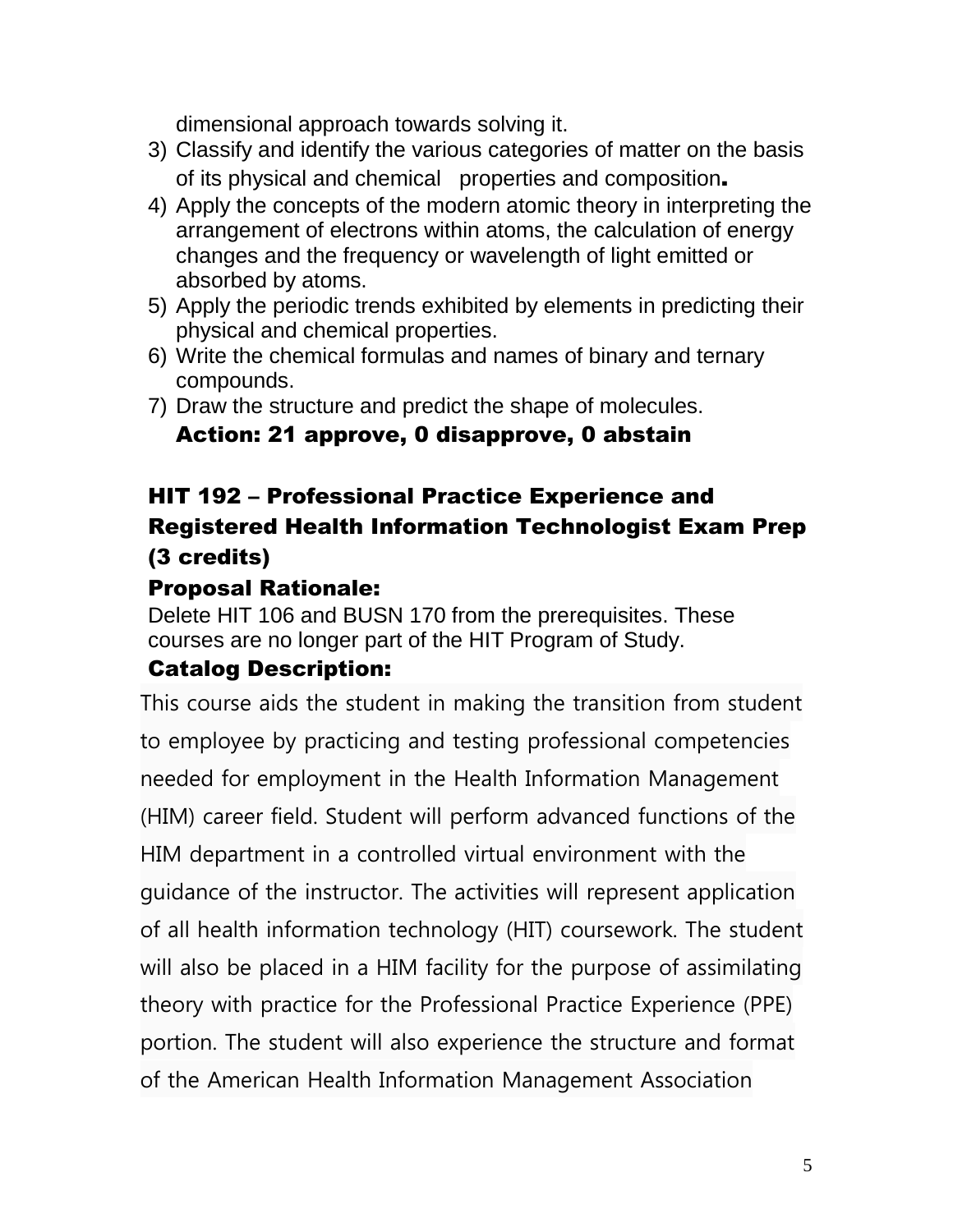(AHIMA) Registered Health Information Technician (RHIT) credential exam. By completing practice exams the student will acquire testing skills and knowledge to be prepared to take the RHIT credential exam. Student is required to register and attempt the AHIMA RHIT credential exam as a requirement of this course. (Replacing BUSN 192V in program).

#### Prerequisites:

Any of the following: Concurrently enrolled or earned a minimum grade of C in: HIT 176- Statistics with Healthcare Science application HIT 208- Advanced Coding I HIT 209- Advanced Coding II and earned a minimum grade of C in: BUS 101- Business Information Systems HIT 108- Introduction to Diagnosis Coding HIT 109- Introduction to Procedure Coding HIT 115- Reimbursement Methodologies HIT 102- Health Data, Records, and Documentation

#### Learning Outcomes:

- 1) Demonstrate the ability to perform data analysis and management.
- 2) Demonstrate the ability to perform coding, assess compliance, and analyze revenue cycle.
- 3) Demonstrate working knowledge of information technology, quality, and legal implications in health information systems.

# Action: 21 approve, 0 disapprove, 0 abstain

# HIT 215 – Quality Management (3 Credits)

#### Proposal Rationale:

Changing HIT 115, HIT 208, and HIT 209 from prerequisites to recommended preps.

Delete ENG 21 as a recommended prep.

Add Prerequisites to HIT 215, which are the prerequisites for HIT 115, HIT 208, and HIT 209.

Add recommended prerequisites of HIT 101, HIT 102, and BUS 101.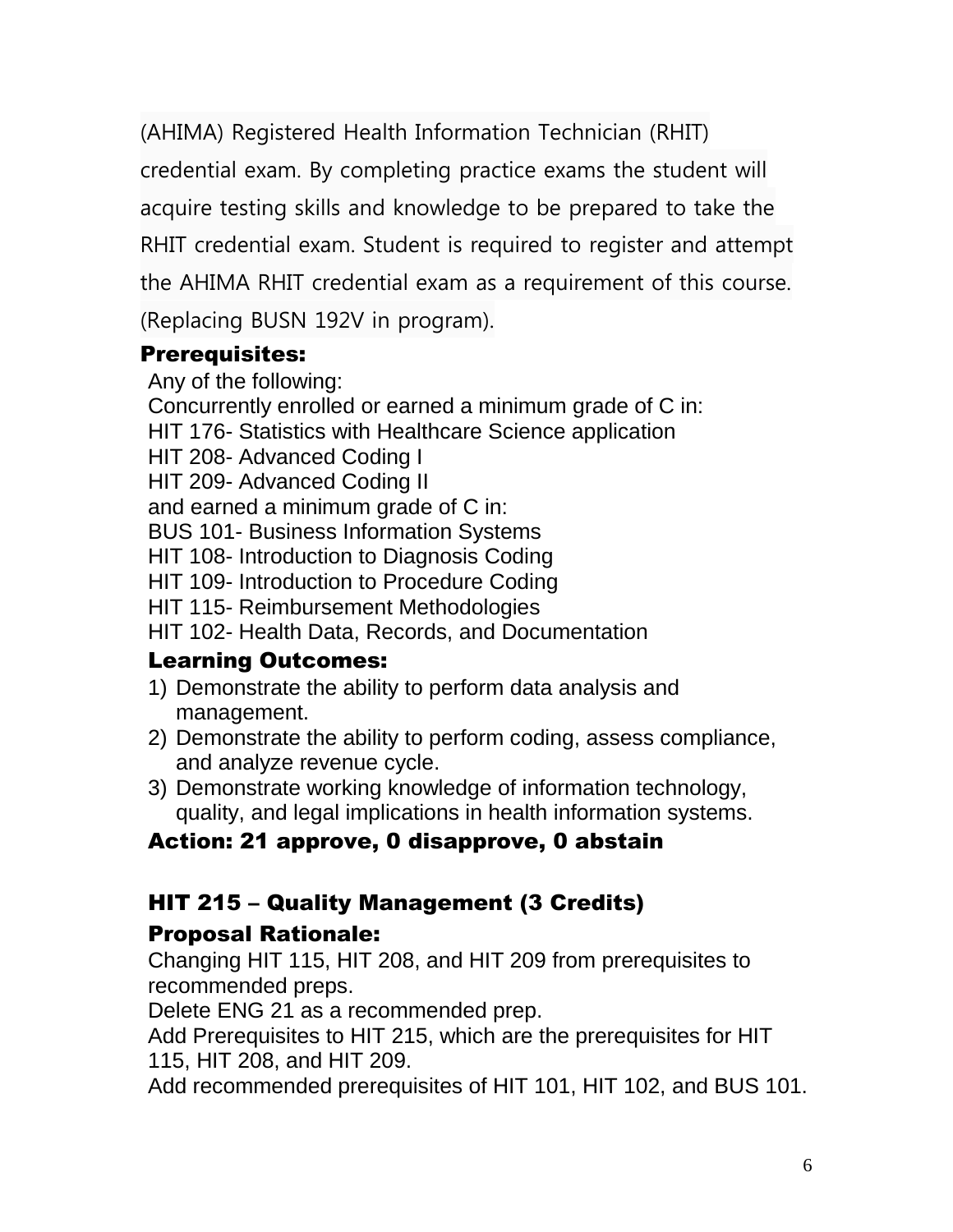Due to guided pathways, these changes will ensure that the proper students will be able to register for the classes.

# Catalog Description:

The course presents a comprehensive introduction to the theory, practice, and management of performance and quality improvement processes in healthcare organizations. The course prepares students with an understanding of the functions performed by HIM professionals in quality-related roles and given quality related responsibilities, performing Quality Management (QM) tasks in their jobs.

#### Prerequisites:

Earned a minimum grade of C in: HLTH 110- Medical Terminology HIT 108- Introduction to Diagnosis Coding HIT 109- Introduction to Procedure Coding HIT 200- Disease Path and Pharmacology BIOL 130L- Anatomy and Physiology Laboratory BIOL 130- Anatomy and Physiology Or instructor approval.

#### Recommended Course Preparation:

HIT 208- advanced Coding I HIT 209- Advanced Coding II HIT 101- Healthcare Delivery systems HIT 102-Health Data, Records, and Documentation BUS 101- Business Information systems ENG 22- Introduction to Composition ENG 24- Reading, Reasoning, & Writing

#### Learning Outcomes:

- 1) Apply and analyze policies and procedures to ensure the accuracy and integrity of health data both internal and external to health systems, organizational compliance with regulations and standards.
- 2) Collaborate and prepare for accreditation, licensure, and or certification.
- 3) Adhere to the legal and regulatory requirements related to health information management.

#### Action: 21 approve, 0 disapprove, 0 abstain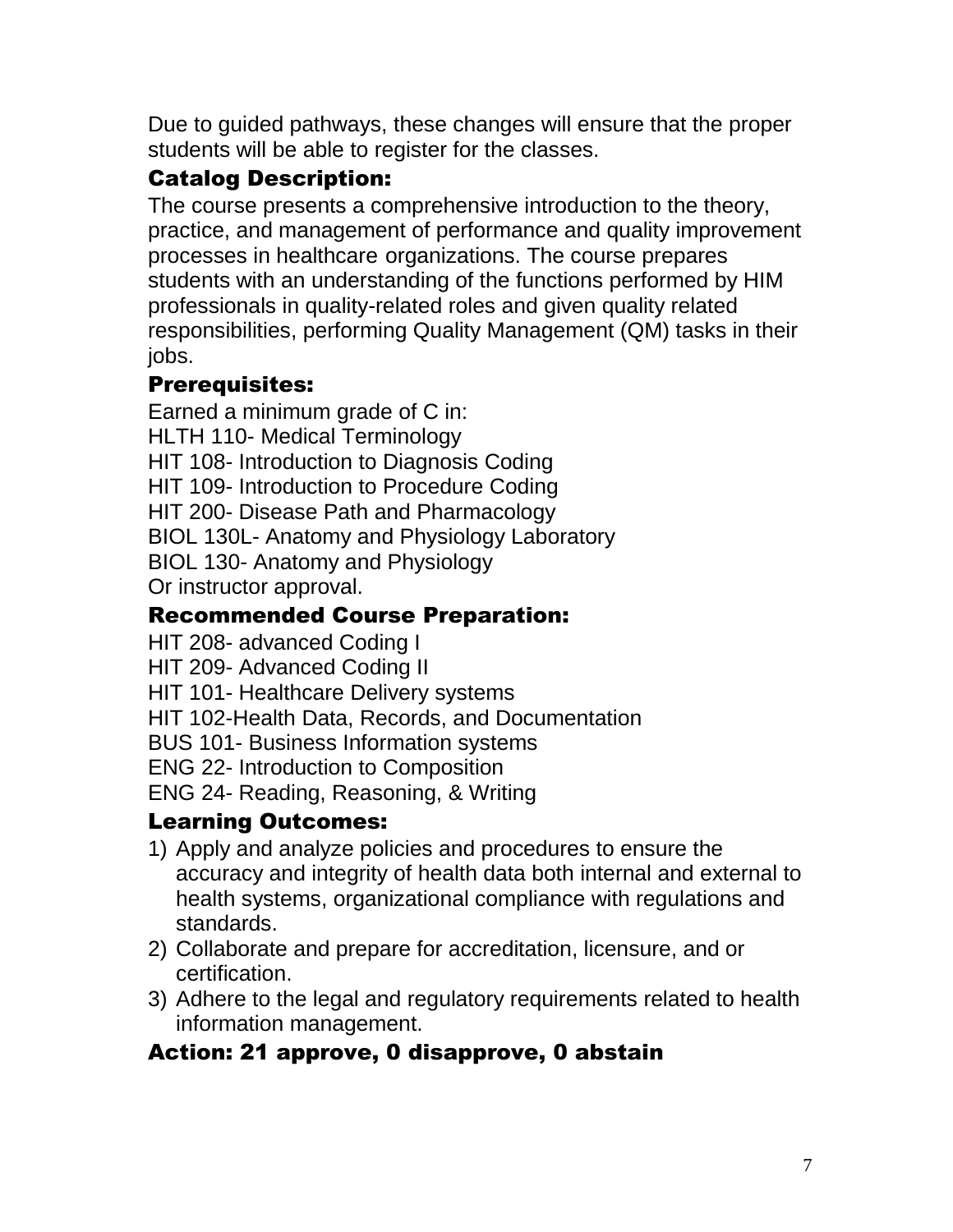# PHIL 100 – Introduction to Philosophy (3 Credits) Proposal Rationale:

5 year Review

#### Catalog Description:

An investigation of major problems and concepts of Philosophy including the relationships between appearance and reality, mind and body, matter and mind, the conflict between freedom and determinism, the nature, sources and conditions of knowledge, the nature of morality and the existence of God.

#### Prerequisites:

None

#### Learning Outcomes:

- 1) Formulate major philosophical theories accurately.
- 2) Analyze philosophical issues and questions clearly and precisely.
- 3) Identify competing philosophical views.

# Action: 18 approve, 0 disapprove, 0 abstain

## PHIL 102 – Introduction to Philosophy: Asian Traditions (3 Credits)

#### Proposal Rationale:

Update course Learning Outcomes and Distance Education

# Catalog Description:

Problems, methods and concepts of Asian philosophical traditions including Hinduism, Buddhism, Taoism, Confucianism and Zen.

#### Prerequisites:

None

#### Learning Outcomes:

- 1) Formulate major Asian philosophical theories accurately.
- 2) Analyze Asian philosophical issues and questions clearly and precisely.
- 3) Identify relevant competing Asian philosophical views.

# Action: 18 approve, 0 disapprove, 0 abstain

# REL 151 – Religion and the meaning of Existence (3 Credits)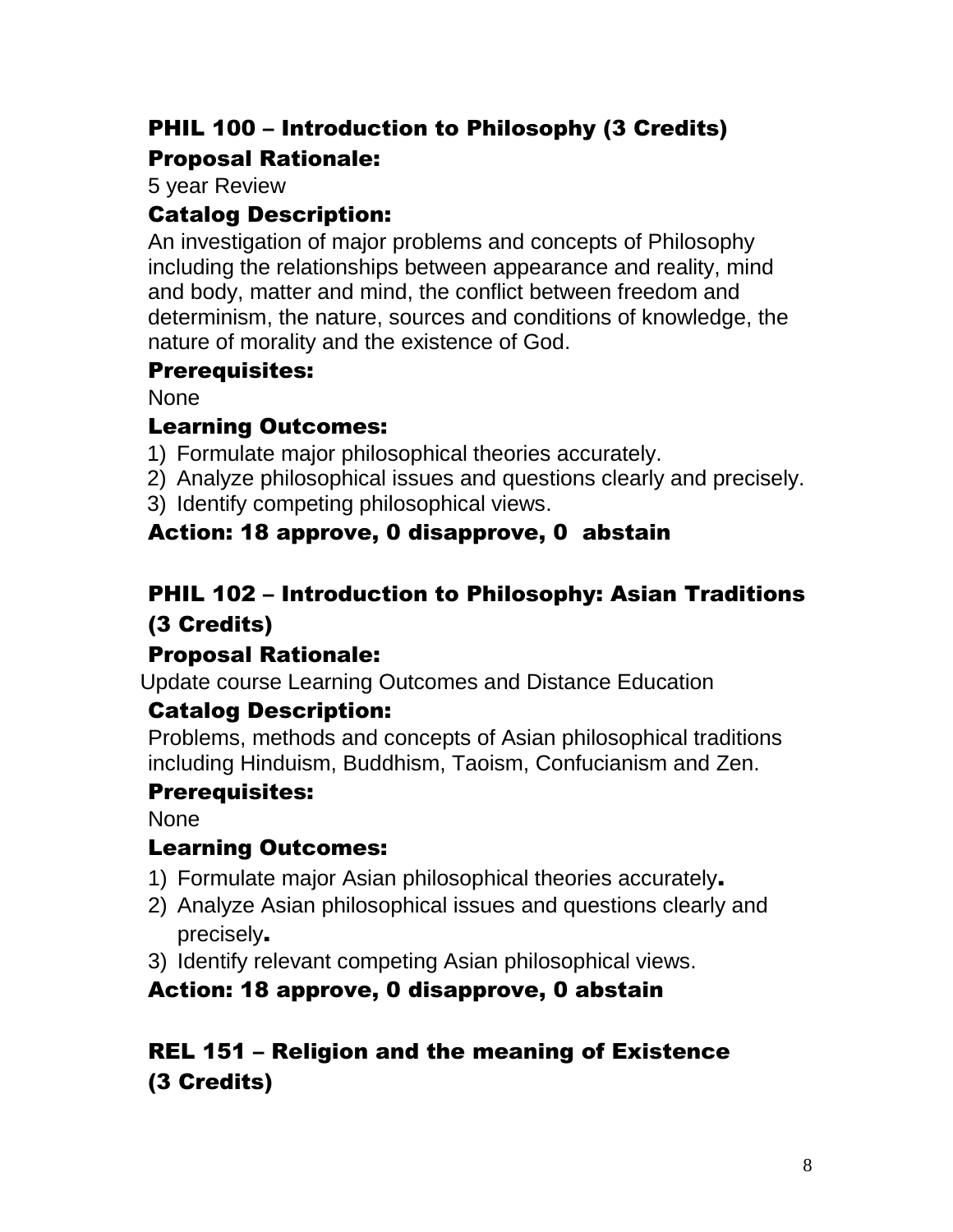#### Proposal Rationale:

5-Year Review

#### Catalog Description:

An investigation of basic concepts running through the world's major religious traditions that bear on the issue of what constitutes and enhances the meaningfulness of human existence.

#### Prerequisites:

ENG 100 with a grade of C or better or equivalent or consent of instructor.

#### Learning Outcomes:

- 1) Formulate major relevant theories concerning the meaning of existence accurately.
- 2) Analyze relevant issues and questions concerning the meaning of existence clearly and precisely.
- 3) Identify relevant competing views concerning the meaning of existence.

#### Action: 15 approve, 0 disapprove, 0 abstain, 3 no marks

# REL 207 – Understanding Buddhism (3 Credits)

# Proposal Rationale:

This is a 5-year review.

#### Catalog Description:

An investigation of the major forms, practices and concepts of the Buddhist tradition.

#### Prerequisites:

ENG 100 with a grade of C or better or equivalent or consent of instructor.

#### Learning Outcomes:

- 1) identify reasons for academic study of Buddhism.
- 2) Explain the significance of its historical founder, Siddhartha Gautama.
- 3) Examine the main divisions within Buddhism and analyze their basic teachings and practices.
- 4) Examine the ways in which Buddhism has shaped (and has been shaped by) different contexts.
- 5) Discuss issues and themes that affect Buddhism in the modern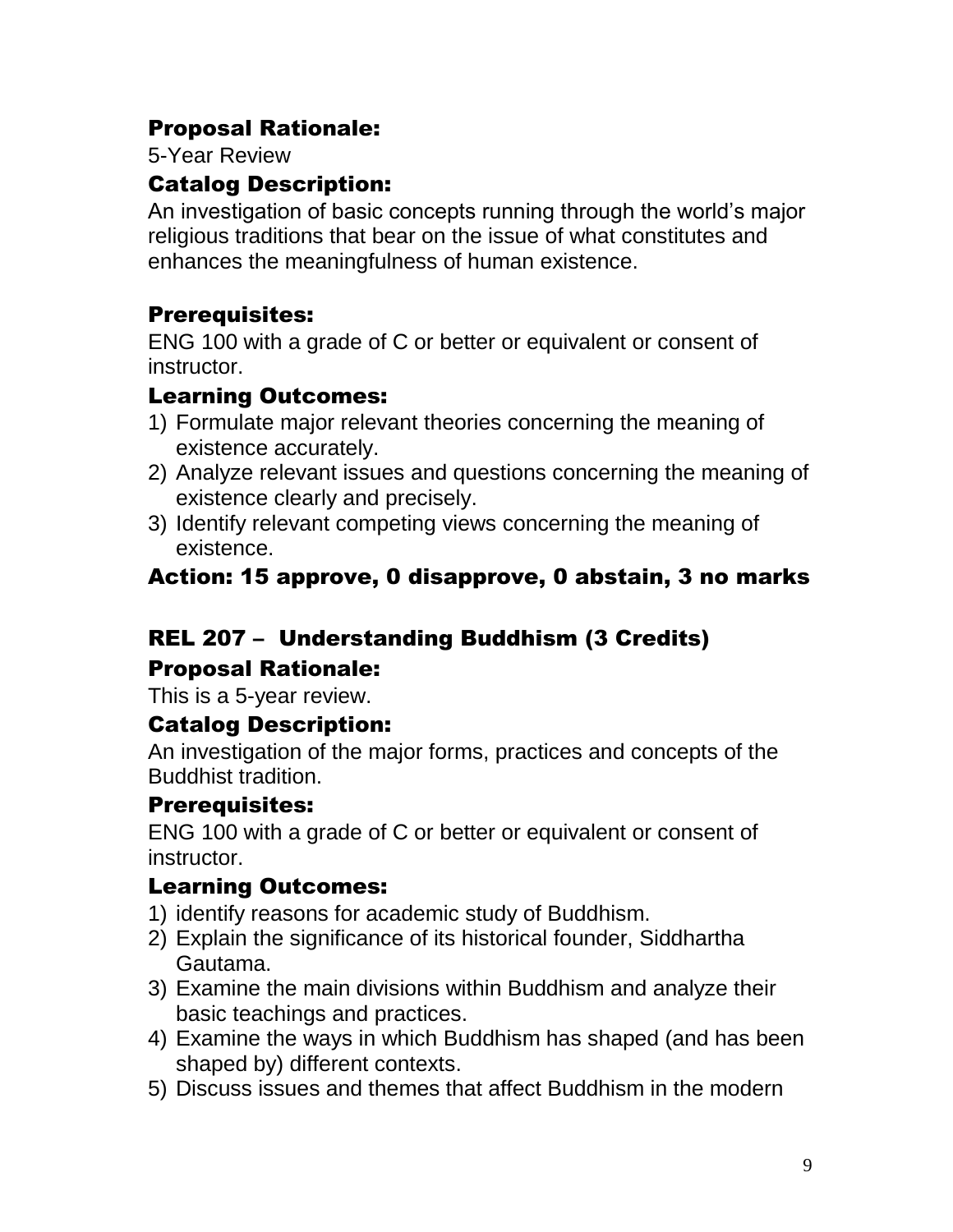world.

# Action: 17 approve, 0 disapprove, 0 abstain

# BIOC 141 – Fundamentals of Biochemistry (3 Credits) Proposal Rationale:

Updating course prerequisite due to MATH course renumbering.

# Catalog Description:

Biological chemistry focusing on the integration of concepts from general, inorganic, and biochemistry and their application to living systems. Satisfies the one-semester chemistry requirement for prenursing and pre-dental hygiene majors. (Formerly BIOC 241)

#### Prerequisites:

Credit in MATH 82 or higher.

#### Learning Outcomes:

- 1) Utilize precise chemical language to effectively communicate chemical and biochemical concepts and results.
- 2) Analyze and apply appropriate procedures for solving chemical and biochemical-related calculations using dimensional analysis.
- 3) Analyze and apply appropriate procedures for solving chemical and biochemical-related calculations involving gases, liquids, solids, and solutions.
- 4) Relate the location of an element in the periodic table to its electron configuration, the number of subatomic particles, and the subsequent chemical reactivity based on periodic trends.
- 5) Describe ionic and covalent bonding theories and apply them to the construction of proper Lewis structures and prediction of molecular characteristics.
- 6) Relate chemical and biochemical concepts, theories and laws to everyday phenomena.

# Action: 18 approve, 0 disapprove, 0 abstain

# BOT 101- General Botany (3 Credits)

# Proposal Rationale:

Modifying course prerequisites due to Leeward CC class changes (English classes were modified so we will now request ENG 22, or ENG 24).

# Catalog Description: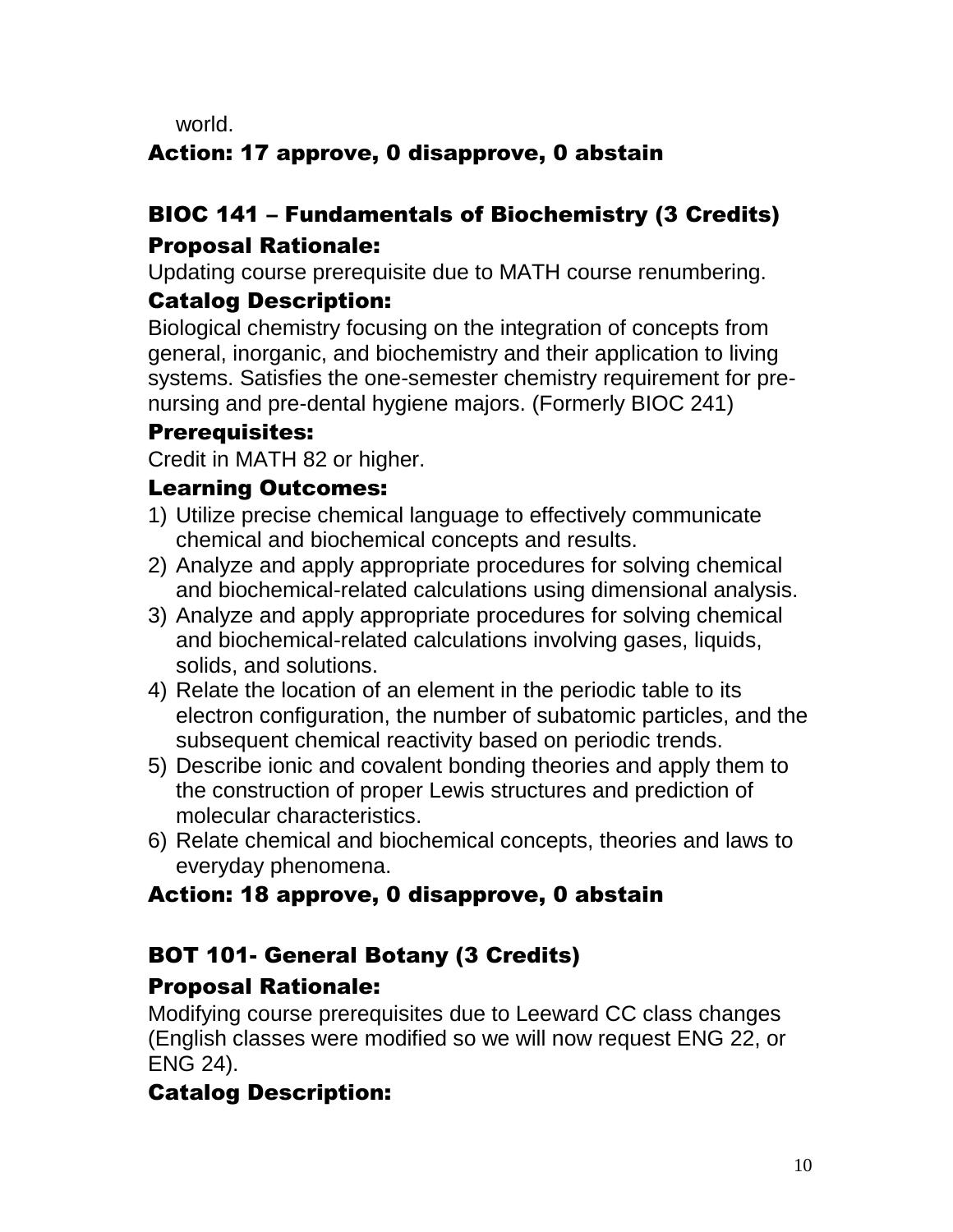An introductory course in plant biology. Topics to be covered are the structure and function of plant cells, tissues, and organs such as roots, stems, leaves, and flowers; concepts of biological evolution and classification; the diversity of plants and plant-like organisms; genetics; and ecology. Concurrent registration in BOT 101L highly recommended.

#### Prerequisites:

ENG 22. Or ENG 24, with a grade of C or better or equivalent and concurrent registration in or completion of BOT 101L.

#### Learning Outcomes:

- 1) Use the vocabulary and concepts of botany to explain the characteristics of living things focusing on major plant groups and relate these structures to the functions they perform.
- 2) Demonstrate understanding of important metabolic processes in plants, including plant responses to the environment.
- 3) Use the vocabulary and concepts of botany to explain and compare the structure and function of the major plant organs: root, stem. Leaf, and flower/fruit.
- 4) Employ the scientific process to discoveries, developments, and theories in plant evolution and genetics in their historical contexts.
- 5) Demonstrate an understanding of plants to modern life on Earth including socio-economic aspects.

# Action: 17 approve, 0 disapprove, 0 abstain

# BOT 101L –Botany Laboratory (1 Credit)

# Proposal Rationale:

Modifying course prerequisites due to Leeward CC class changes (English classes were modified so we will now request ENG 22 or ENG 24).

#### Catalog Description:

Laboratory observations, experiments, and field trips illustrating the basic principles of plant biology. One 3-hour lab per week.

#### Prerequisites:

ENG 22, or ENG 24, with a grade of C or better or equivalent and concurrent registration in or completion of BOT 101.

#### Learning Outcomes:

1) Perform an experiment on living plants, collect, analyze data and write a report in scientific format.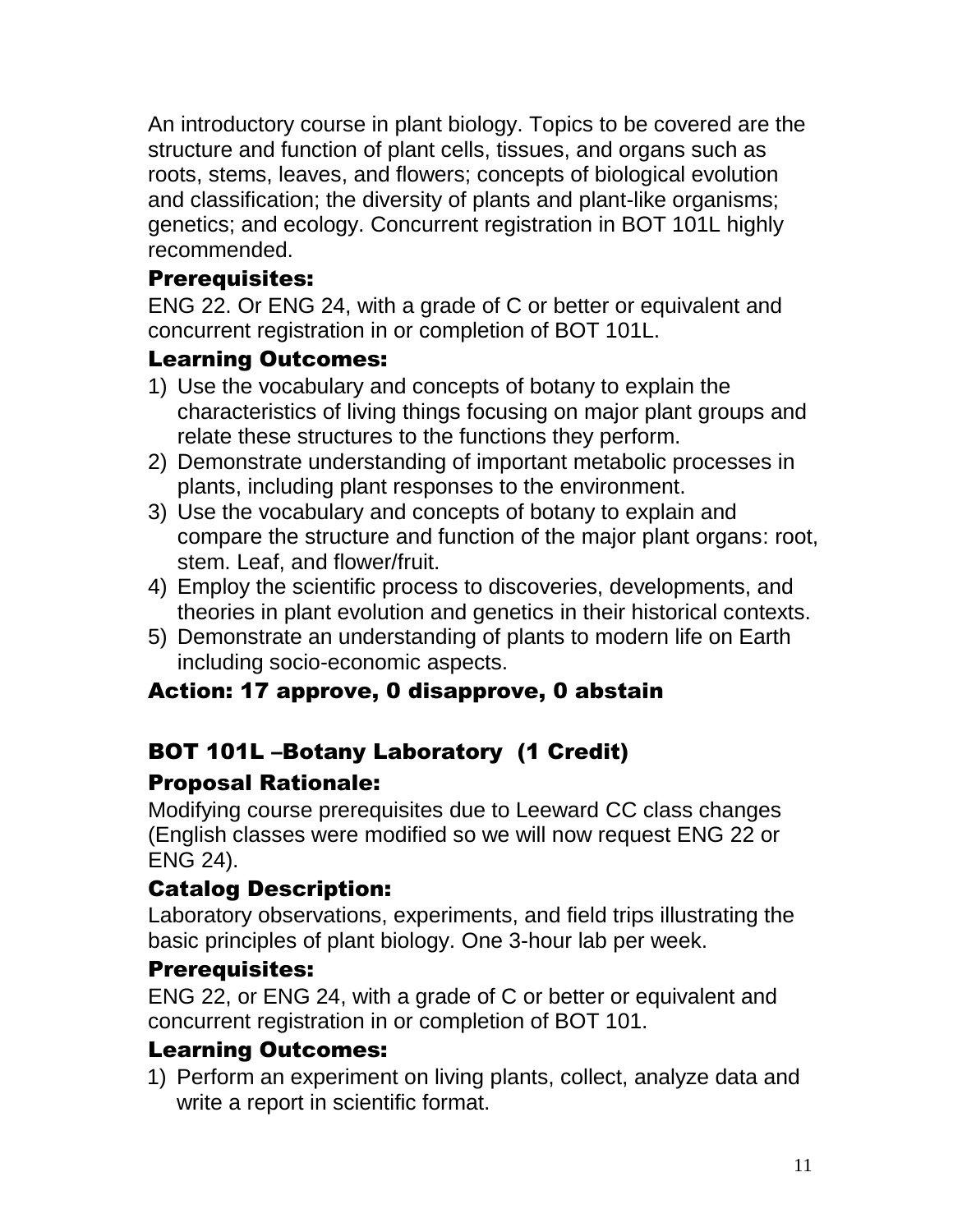2) Identify significant parts and variations of plant cells, roots, stem, leaf, flower and fruit.

#### Action: 17 approve, 0 disapprove, 0 abstain

# PHYS 100 – Survey of Physics (3 credits)

#### Proposal Rationale:

Modify course corequisite to avoid registration conflicts.

#### Catalog Description:

This is an introductory course in Physics with topics chosen, but not limited to, mechanics, thermodynamics, electricity and magnetism, wave theory, optics, atomic and/or nuclear physics. Emphasis will be placed on understanding basic principles and concepts with application to "Real-Life" connections, simple algebra will be used.

#### Prerequisites:

MATH 82 with a grade of CR or C or higher. OR "C or higher in MATH 103" OR "C or higher in MATH 135" OR "Qualification for MATH 103, or MATH 135, or higher"

#### Recommended Preparation:

PHYS 100L – Survey of Physics Laboratory

#### Learning Outcomes:

- 1) Demonstrate an understanding of the mathematical and physical basis for simple physical systems by identifying what is asked for and what is given in a problem statement, selecting the appropriate physical relationship to solve the problem, and correctly computing the result.
- 2) Express physical quantities in the appropriate units of measure and convert a quantity from one unit of measure to another as appropriate.
- 3) Apply critical thinking skills to observe, describe, and analyze phenomena in their physical environment.
- 4) Take a mathematical relationship and/or formula governing a physical phenomenon and relate its relevance to "Real-Life" situations.

#### Action: 19 approve, 0 disapprove, 0 abstain

#### MATH 241 – Calculus I (4 credits) Proposal Rationale: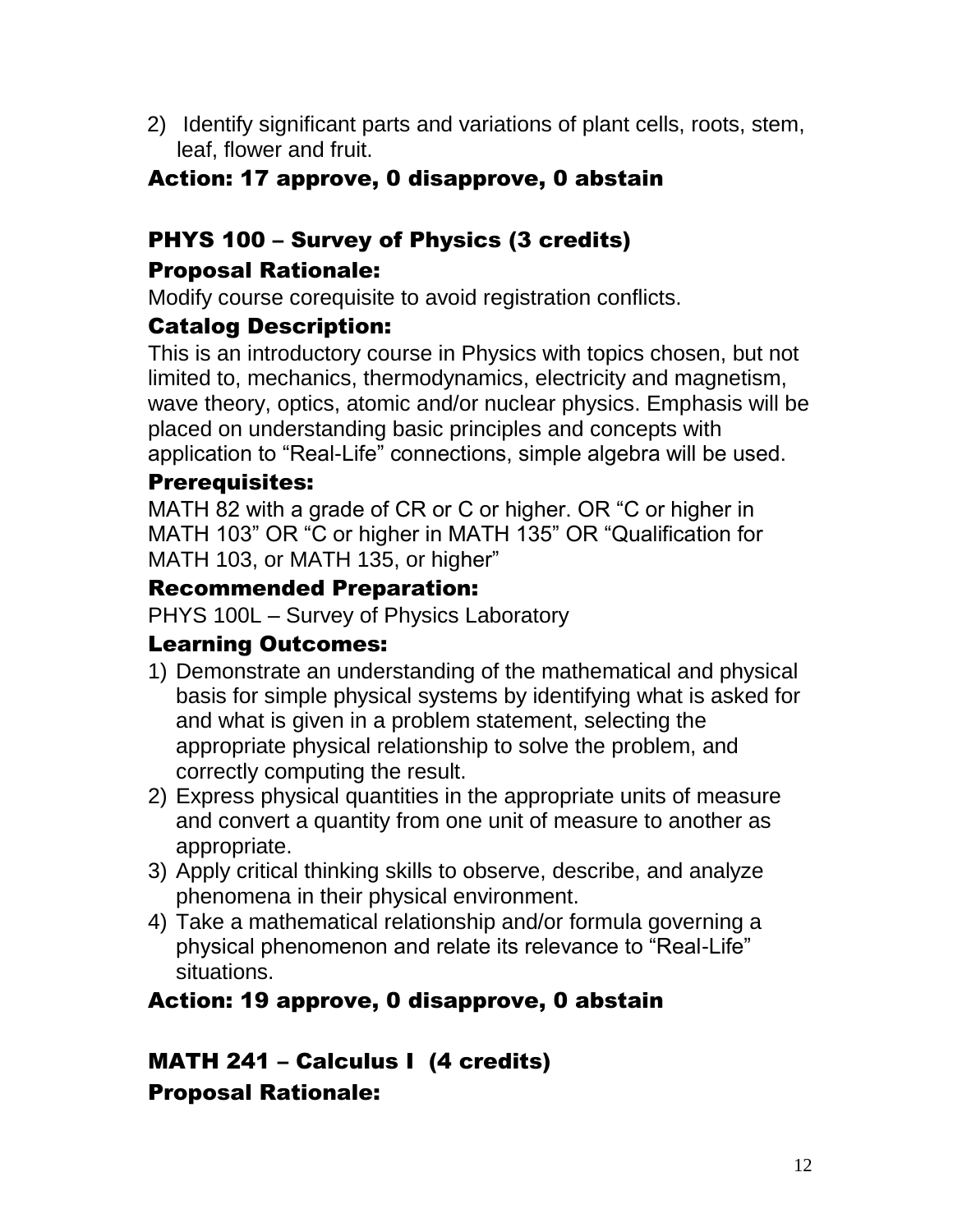This is a proposal to modify the course number of MATH 205 to MATH 241. Doing so will align the course number with the articulated and identical MATH 241 course offered at UH Manoa and UH West Oahu. While MATH 205 numbering is currently used at each of the UH community colleges, two others, namely Windward CC (effective fall 2017) and Kapiolani CC, have announced their intention to re-number their courses to align with UH Manoa and UH West Oahu. The course description and prerequisite statements are being modified to reference the change in course numbering.

## Catalog Description:

Introduces and develops basic calculus concepts and procedures: limits, continuity, derivatives, and an introduction to integration of single-variable algebraic and trigonometric functions. Derivations of algorithms and formulas, and proofs of important theorems, are included. Applications of differentiation and integration are introduced to bridge theory and practice. Formerly numbered MATH 205.

## Prerequisites:

Earned a minimum grade of C in MATH 140- Precalculus: Trigonometry and Analytic Geometry or earned a minimum grade of C in MATH 140X- Accelerated Pre-Calculus: elementary Functions, Trigonometry, & Analytic Geometry

#### Learning Outcomes:

- 1) Choose and apply appropriate formulas or algorithms to compute limits.
- 2) Analyze graphs, tables and formulas to identify continuous and discontinuous functions.
- 3) Choose and apply appropriate formulas or algorithms to find derivatives.
- 4) Interpret derivatives in the context of increasing and decreasing functions, relative and absolute minimums and maximums, the mean value theorem, and graphing.
- 5) Solve application problems involving differentiations.
- 6) Calculate definite and indefinite simple integrals, including those that involve substitution.
- 7) Solve application problems involving integration.
- 8) Select and correctly utilize precise mathematical language and symbols to effectively communicate procedures and results.

#### Action: 18 approve, 0 disapprove, 0 abstain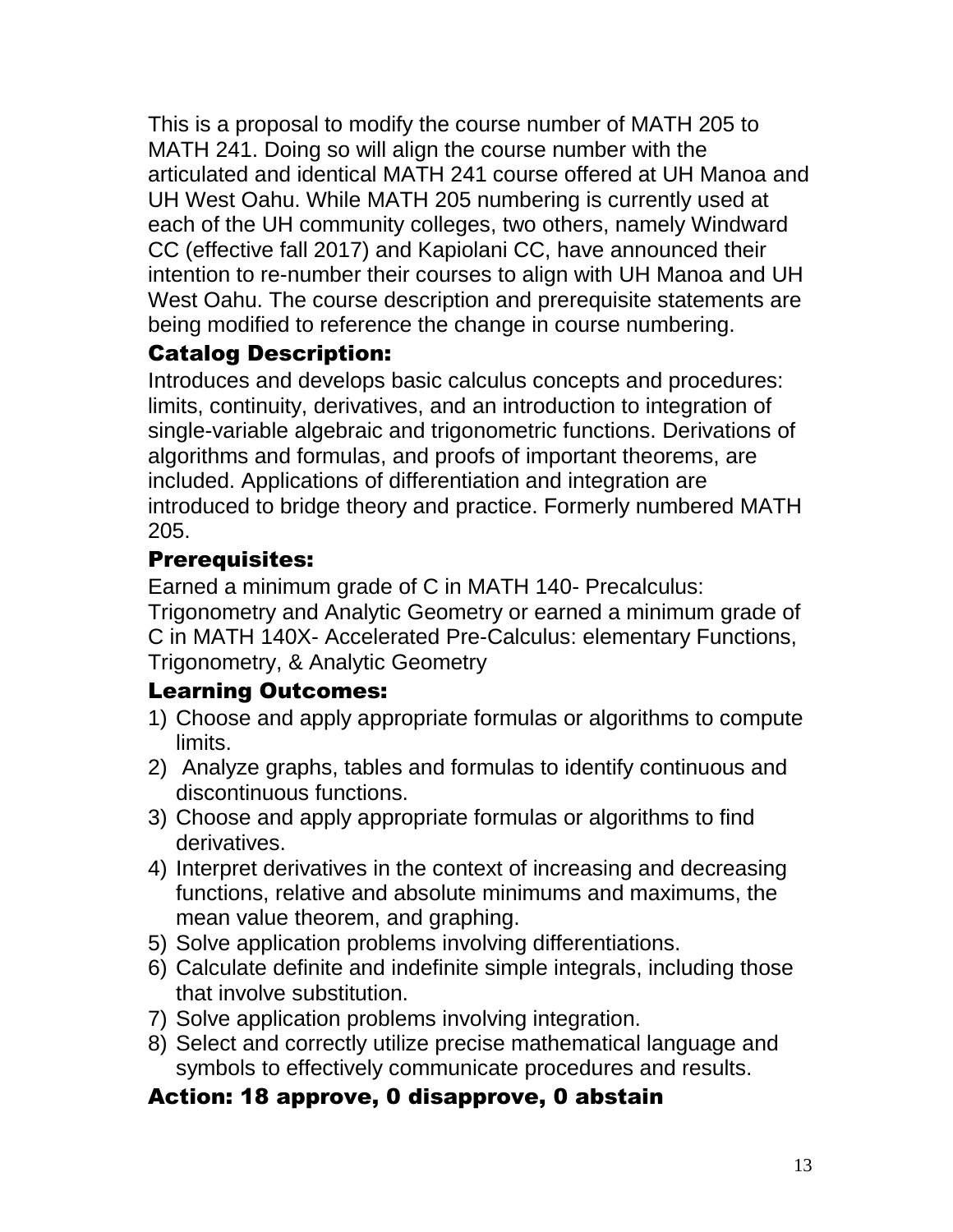# MATH 242 - Calculus II (4 Credits)

#### Proposal Rationale:

This is a renumbering of an existing Calculus II course from MATH 206 to MATH 242. This will align the course number with UH Manoa, UH West Oahu, and at least two community colleges that have announced similar re-numbering.

#### Catalog Description:

The second course in the standard four-course calculus sequence. The course extends differentiation and integration to single-variable inverse trigonometric, logarithmic, and exponential functions. Topics include techniques of integration, convergence of improper integrals, sequences and series, Power and Taylor series representations of functions, and an introduction to differential equations. Formerly numbered MATH 206.

#### Prerequisites:

Earned a minimum grade of C in MATH 241- Calculus I or earned a minimum grade of C in MATH 205- Calculus I

## Learning Outcomes:

- 1) Compute derivatives and integrals of exponential, logarithmic, and inverse trigonometric functions.
- 2) Apply limit theorems to solve indeterminate forms when possible.
- 3) Apply integration techniques such as integration by parts, trigonometric substitution, and partial fractions.
- 4) Compute improper integrals.
- 5) Choose and apply appropriate algorithms to test for convergence of sequences and series.
- 6) Compute coefficients of power series and related functions.
- 7) Model and solve various application problems.
- 8) Select and correctly utilize precise mathematical language and symbols to effectively communicate procedures and results.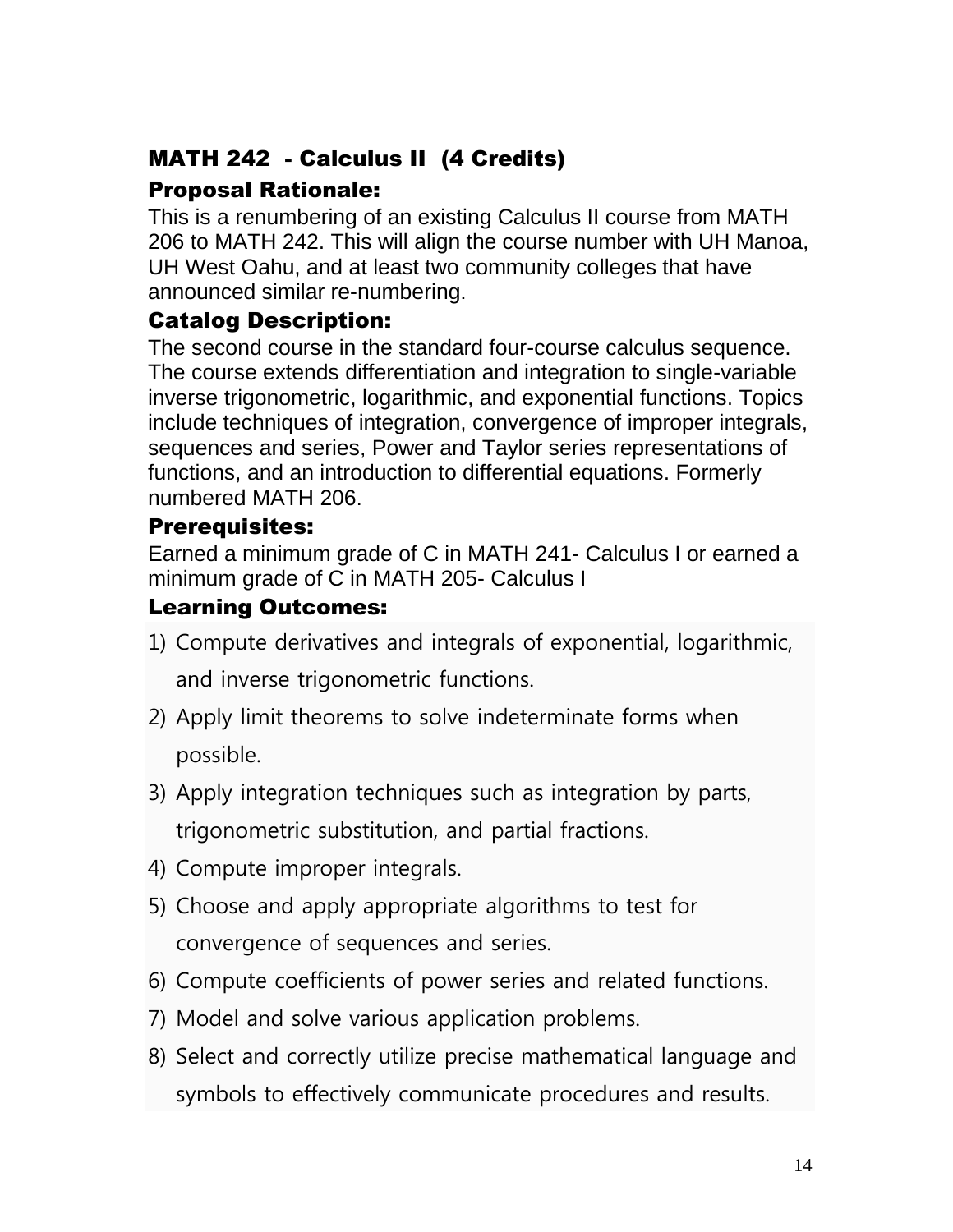#### Action: 18 approve, 0 disapprove, 0 abstain

# MATH 243 –Calculus III (3 Credits)

# Proposal Rationale:

This is a re-numbering of an existing Calculus III course from MATH 231 to MATH 243. This will align the course number with UH Manoa, UH West Oahu, and at least two community colleges that have announced a similar re-numbering.

#### Catalog Description:

The third course in the standard four-course calculus sequence. Vector algebra, vector-valued functions, differentiation of functions of several variables, and optimization.

#### Prerequisites:

Earned a minimum grade of C in MATH 242- Calculus II or earned a minimum grade of C in MATH 206- Calculus II

#### Learning Outcomes:

- 1. Identify and analyze basic 3-dimensional surfaces.
- 2. Model and solve various application problems.
- 3. Select and correctly utilize precise mathematical language and symbols to effectively communicate procedures and results.
- 4. Choose and apply appropriate techniques to algebraically manipulate vectors and vector- valued functions.
- 5. Use multivariable calculus techniques to analyze and describe functions.

#### Action: 18 approve, 0 disapprove, 0 abstain

#### MATH 244 – Calculus IV (3 Credits) Proposal Rationale:

This is a renumbering of the existing Calculus IV course from MATH 232 to MATH244. This will align the course number with UH Manoa,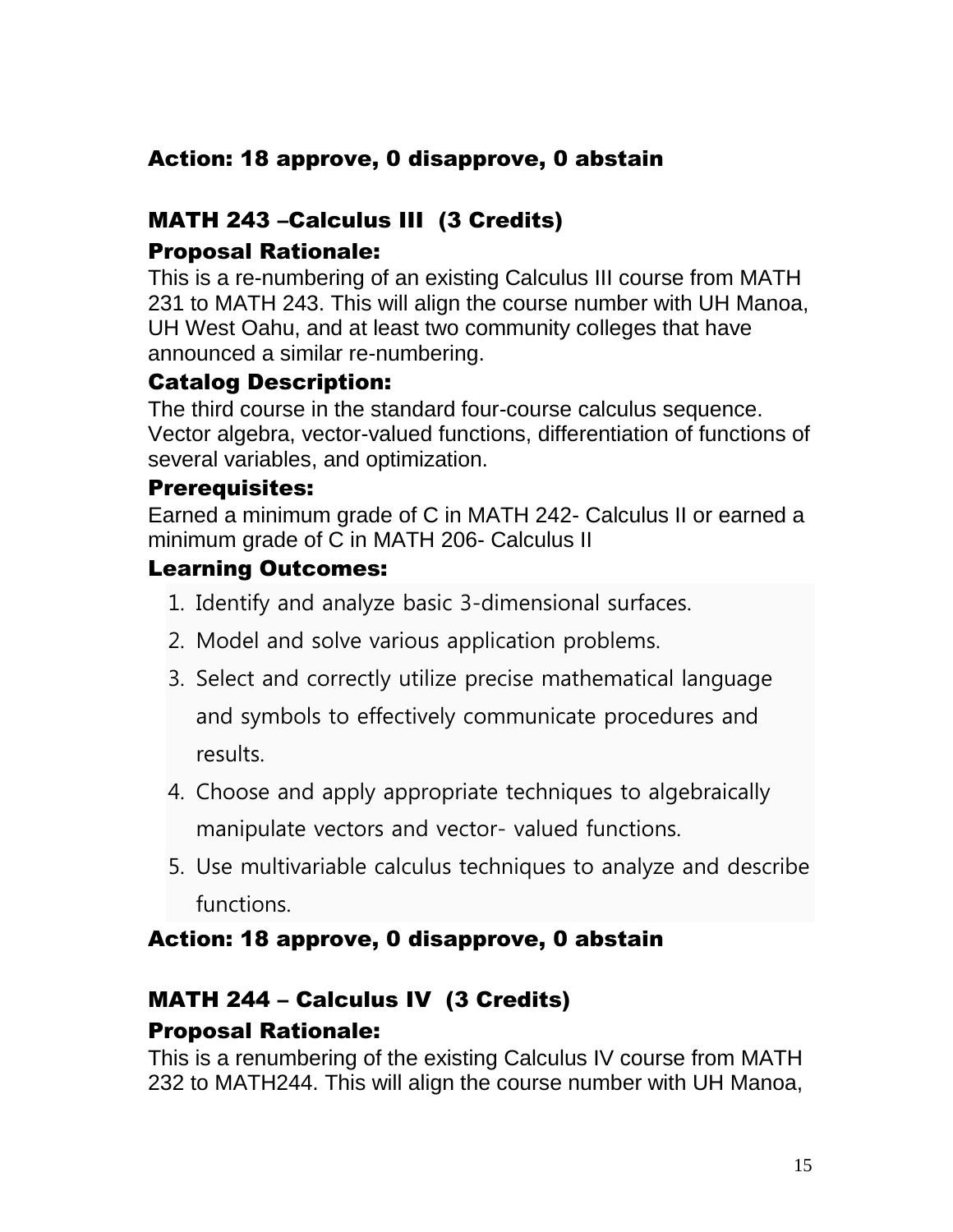UH West Oahu, and at least two community colleges that have announced similar re-numbering.

#### Catalog Description:

The final courses in the standard four-course calculus sequence. Topics include multiple integrals, line integrals, Green's Theorem, surface integrals, Stokes' Theorem, and Gauss's Theorem.

## Prerequisites:

Earned a minimum grade of C in MATH 243 – Calculus III or earned a minimum grade of C in MATH 231- Calculus III

#### Learning Outcomes:

- 1) Compute multiple integrals in various coordinate systems.
- 2) Use multiple integrals to solve application problems.
- 3) Choose appropriate techniques from vector calculus and employ them to solve theoretical and applied problems.
- 4) Select and correctly utilize precise mathematical language and symbols to effectively communicate procedures and results.

# Action: 18 approve, 0 disapprove, 0 abstain

# HWST 160 – Hula Nei I (3 Credits)

#### Proposal Rationale:

Updating prerequisites and recommended preparations.

#### Catalog Description:

This course is an introduction to hula and oli (chant). It will explore Hawaiian history and literature associated with hula as well as hula protocols, and traditional and contemporary hula dance forms, basic hula movements, hula instruments and oli. The course is repeatable twice. (HWST 160 replaces DNCE 160).

#### Prerequisites:

Earned a minimum grade of C in ENG 22 –Introduction to Composition or placement in ENG 100 – Composition I or instructor consent.

#### Recommended Course Preparation:

Completion of any of the following courses with a grade of C or better, or equivalent.

HAW 101 –Elementary Hawaiian I, HAE 102 – Elementary Hawaiian II, HWST 107 – Hawaii: Center of the Pacific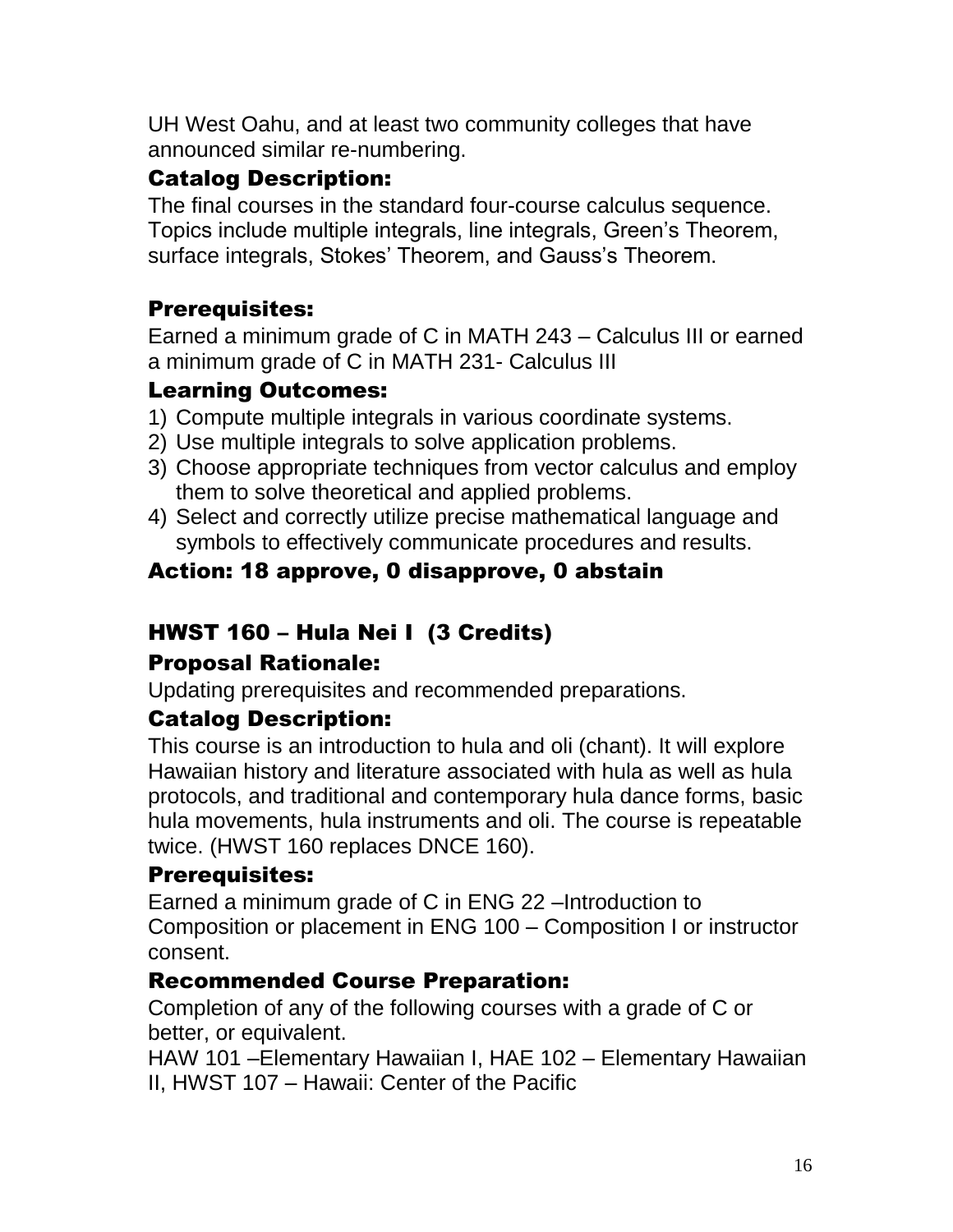#### Learning Outcomes:

- 1) Demonstrate body coordination, poise and control.
- 2) Identify hula and oli terminology.
- 3) Perform oli and basic hula movements with musical accompaniment.
- 4) Categorize basic characteristics of hula protocol.
- 5) Evaluate the historical and/or cultural significance of hula.
- 6) Demonstrate lei making techniques.

#### Action: 18 approve, 0 disapprove, 0 abstain

#### Programs

#### CO-ICS-HDS Help Desk

#### Description:

This course will enable students to pursue entry-level career opportunities as IT Help Desk Technicians. As organizations grow increasingly reliant on IT technologies in furthering and accomplishing their missions, so too does reliance on personnel equipped to support these technologies, in terms of software/hardware issues, both remotely and on-site. Computer Support Specialists provide such support.

#### Proposal Rationale/Justification:

This CO was overdue for an update. When it was created, many CO's were multidisciplinary and bulky. Now the ICS faculty think that students would be better served with the minimum required courses to be a successful IT Help Desk Technician, as such, the new requirements provide useful skills in application, hardware, security, and network support.

We need a minimum of 16 credits for students to qualify for financial aid.

#### Program Learning Outcomes:

- 1) Apply critical thinking, problem-solving, and collaborative skills to assess and troubleshoot software and computer hardware problems.
- 2) Demonstrate good customer services skills by identifying and evaluating the indicators of customer satisfaction throughout the problem-resolution process.
- 3) Apply the characteristics of effective communication while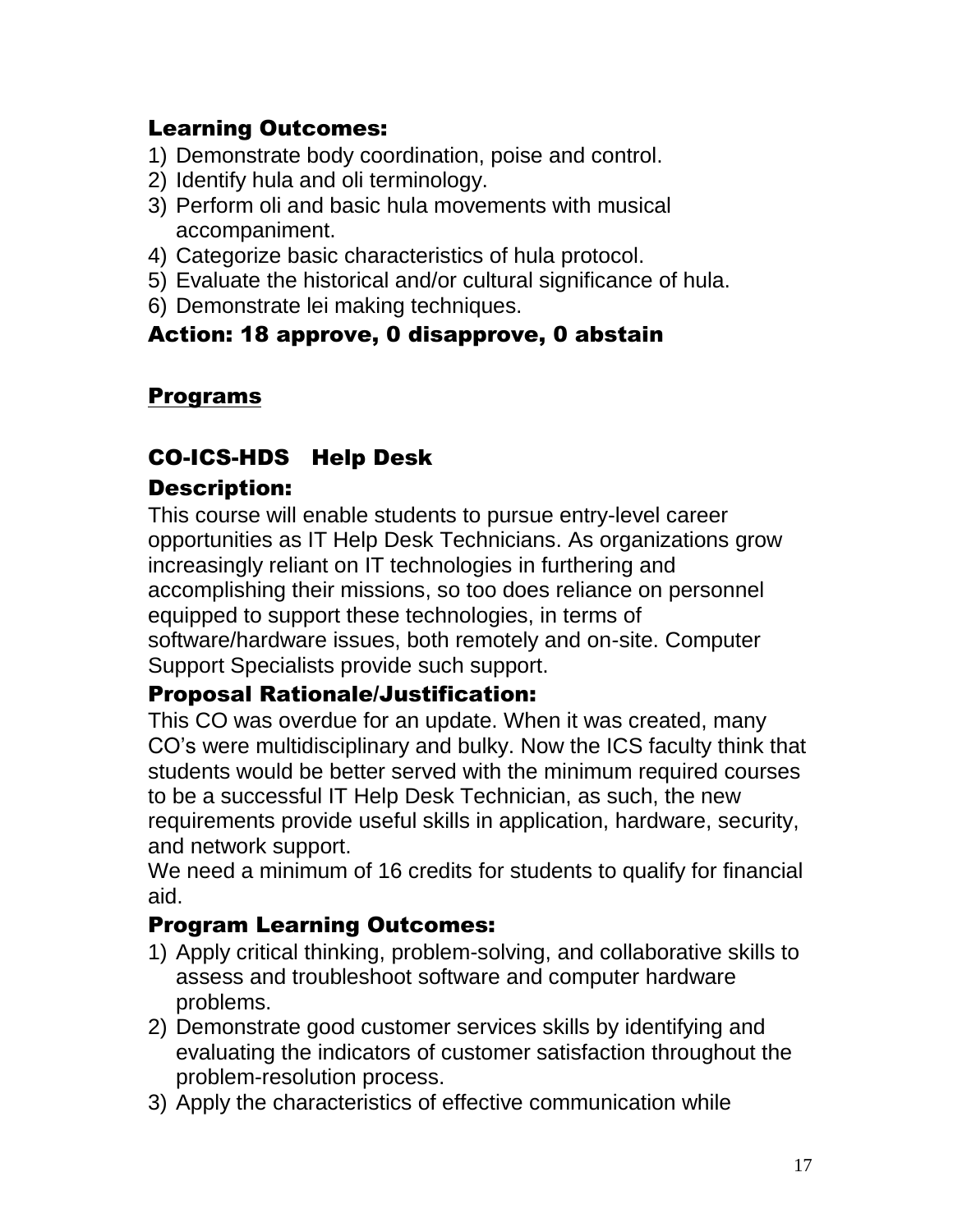working with clients and fellow workers.

4) Report the problem to appropriate levels in the organization.

#### Program Curriculum Plan:

New program requirements: Course Alpha Course Title Credits ICS 101 Digital Tools for the Information World 3 ICS 125 Personal Computer Maintenance and Repair 3 ICS 171 Introduction to Computer Security 3 ICS 184 Introduction to Networking 3 SP 151 Personal and Public Speech (3) or SP 251 Principles of Effective Public Speaking (3) Elective 3 credits: Any ICS or DMED course or MGT 121 Customer **Service** Total Credits 18

Old program requirements:

Course Alpha Course Title Credits

ICS 100 Computing Literacy & Applications 3

DMED 120 NetPrep Web Development 3

ICS 101 Digital Tools For the Information World 3

ICS 125 Personal Computer Maintenance and Repair 3

MGT 121 Customer Service 3

SP 151 Personal and Public Speaking 3

ICS 184 Introduction to Networking 3

Total Credits 21

# Program Rules:

#### Semester 1

Complete the following: ICS 101 – Digital Tools for the Information World ICS 125 – Personal Computer maintenance and Repair ICS 171 – Introduction to Computer Security ICS 184 – introduction to Networking

#### Semester 2